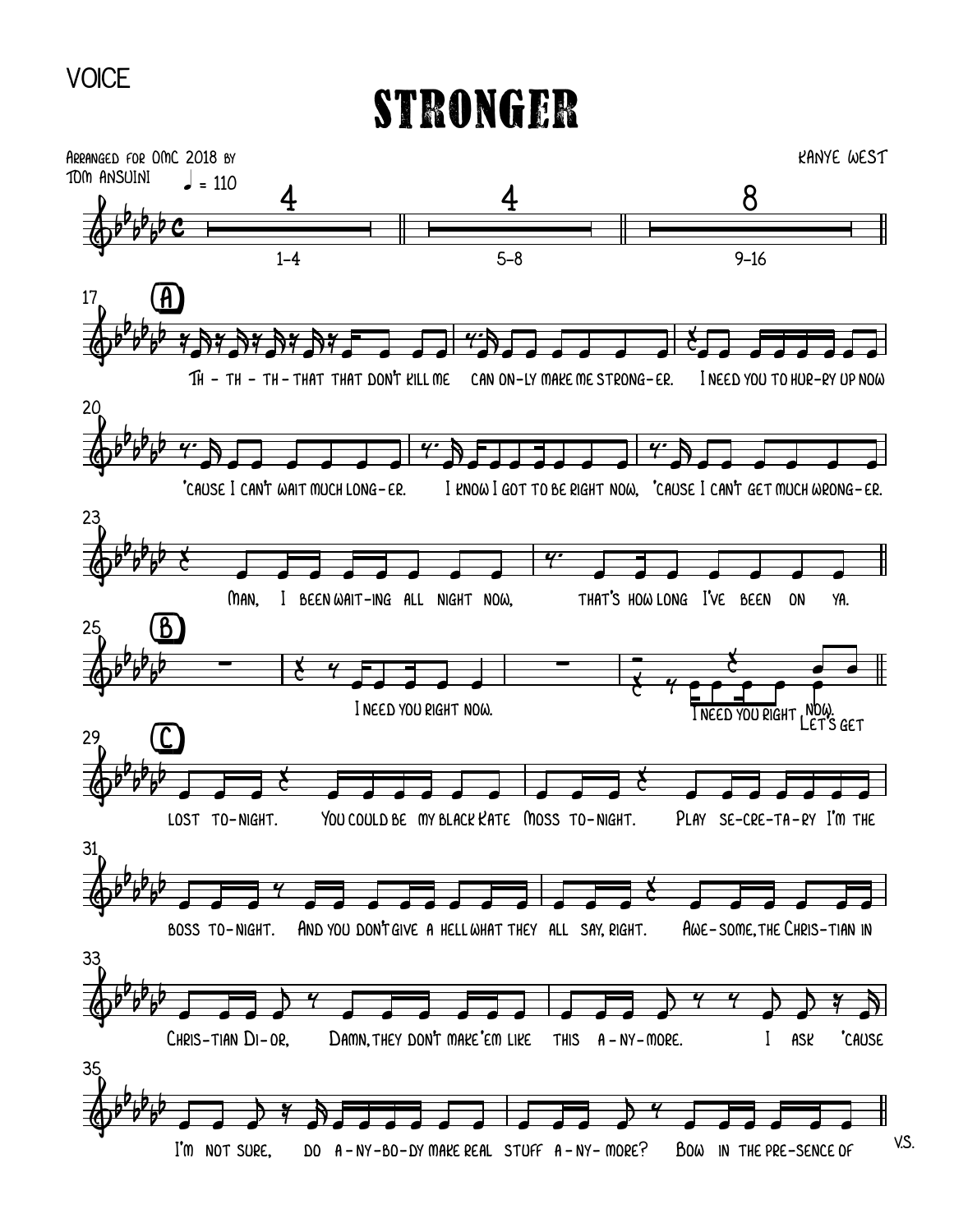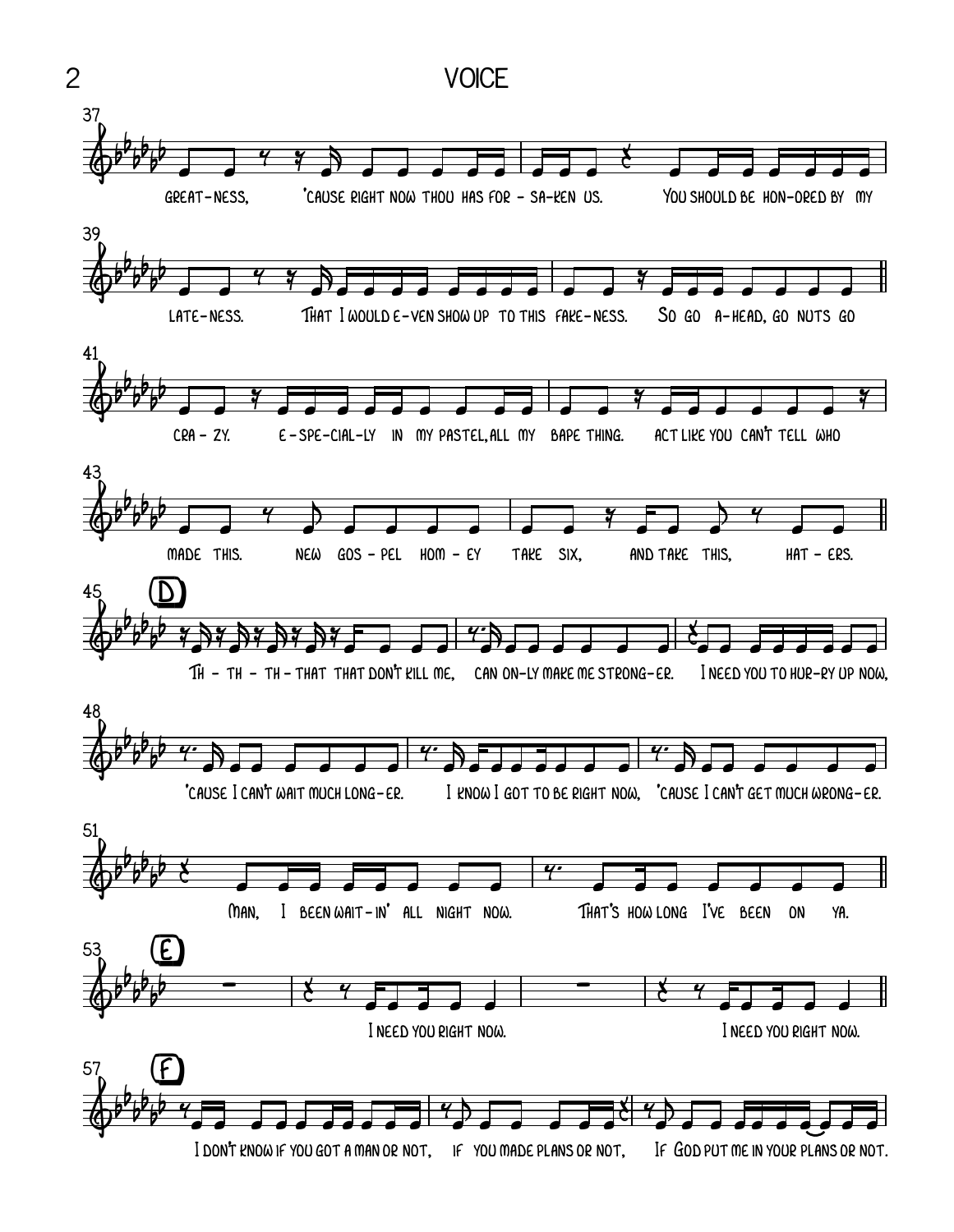VOICE 3

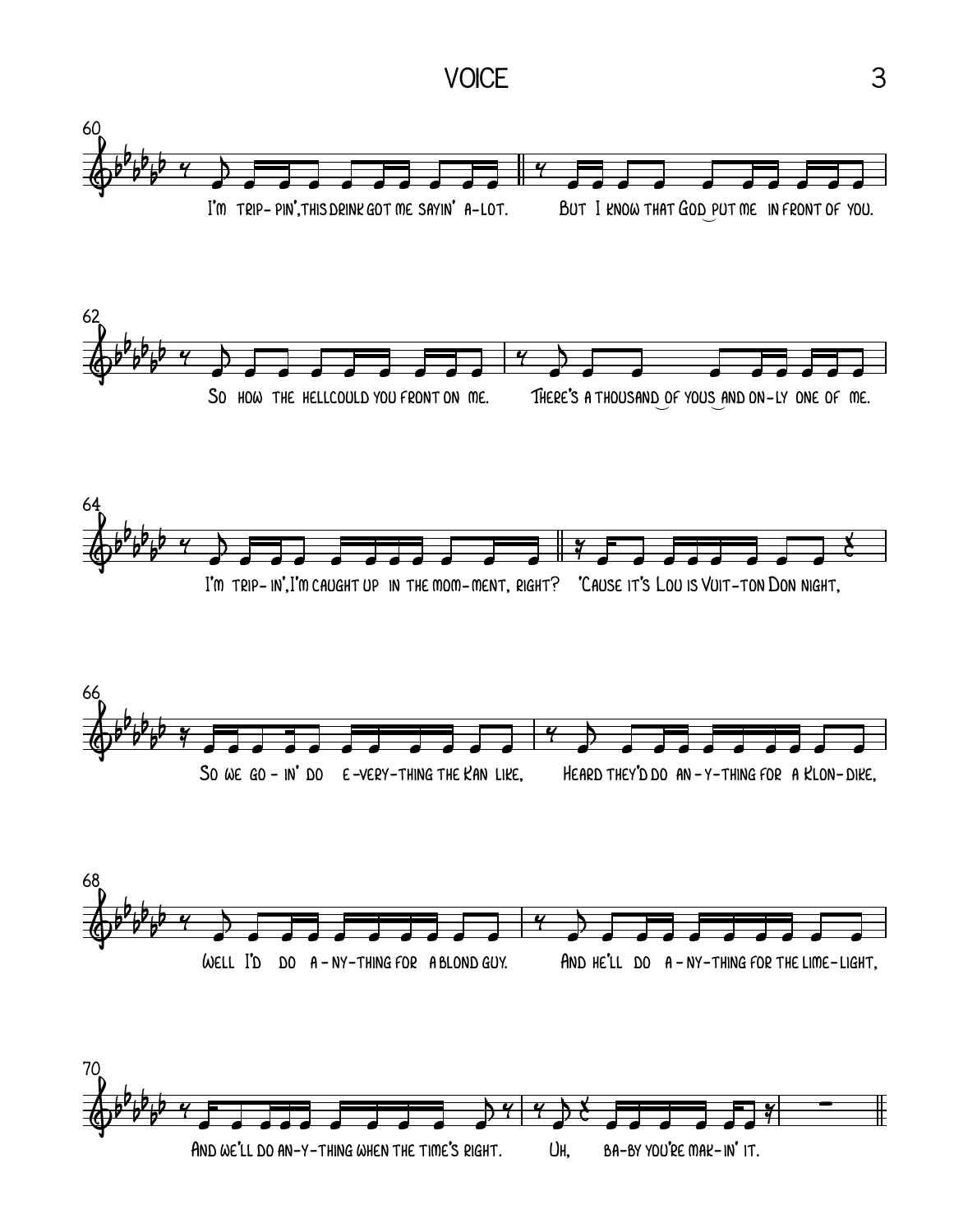